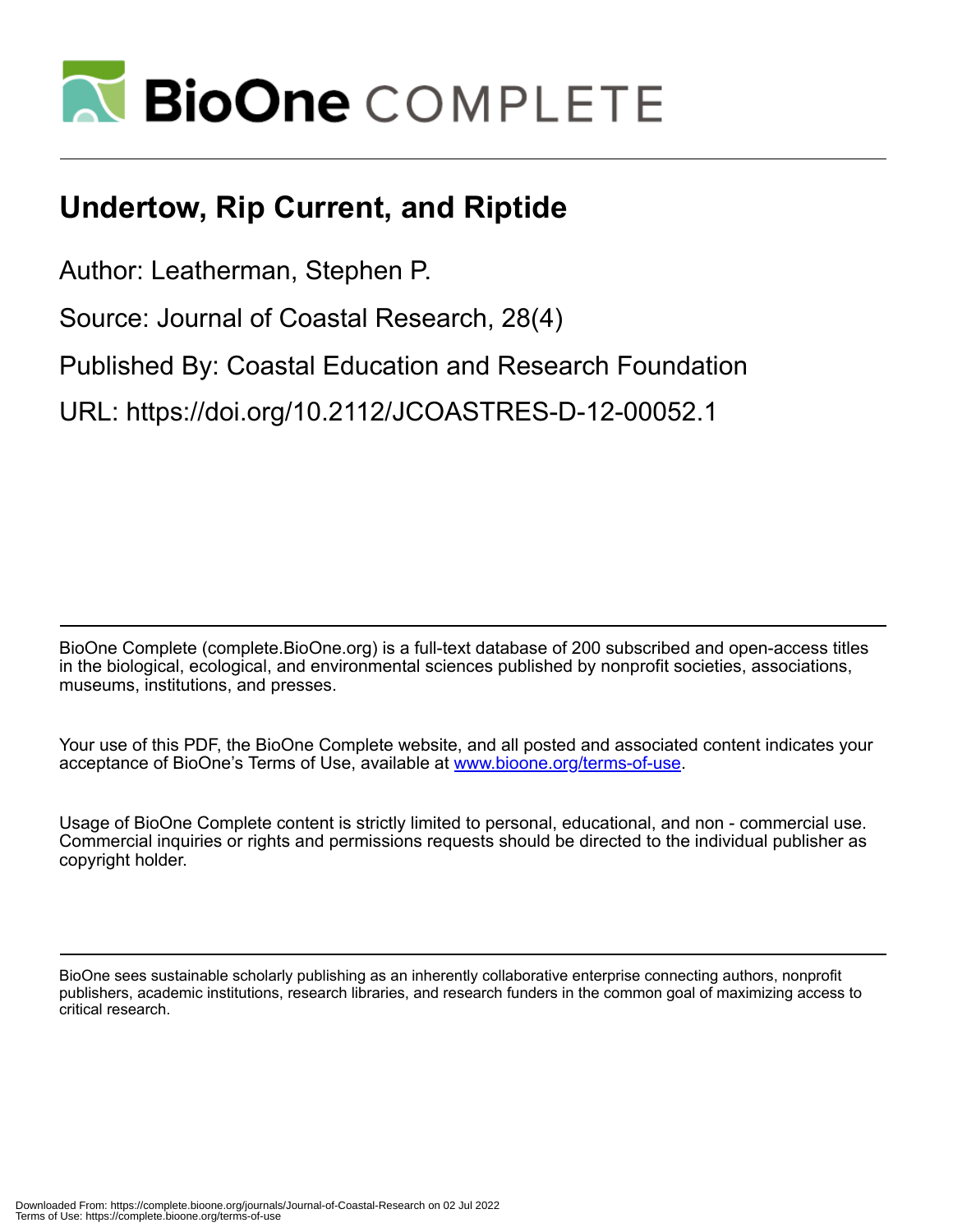# LETTERS TO THE EDITOR



Letters to the Editor in the Journal of Coastal Research are opinion pieces writtenby coastal researchers or laypersons that usually deal with topics that are important to the research community. Although these contributions state opinions or give perspectives on topical issues of concern, they must be based on facts and evidence. Even though Letters to the Editor may contain personal bias, the commentary should reflect a stance, concern, warning, or opinion with some basis in fact regardless of how it is interpreted. Letters to the Editor are an independent part of the JCR where opinions and positionalities are not vetted in peer review as are professional papers and technical communications. Letters to the Editor are opinion pieces that reflect authors' positions and are not necessarily a part of the journal's position on any topic.

# Undertow, Rip Current, and Riptide

# Stephen P. Leatherman

Department of Earth & Environment and Laboratory for Coastal Research Florida International University Miami, FL 33199, U.S.A.

#### **ABSTRACT**



www.JCRonline.org

Leatherman, S.P., 2012. Undertow, rip current, and riptide. Journal of Coastal Research, 28(4), iii–v. West Palm Beach (Florida), ISSN 0749-0208.

Undertow, rip current, and riptide are terms used to describe a variety of currents, all of which have different characteristics. However, much of the general public, news media, and even dictionary definitions confuse and misidentify these potential hazards at surf beaches. Many beachgoers use the terms interchangeably, when in fact they are distinctly different hazards. Furthermore, undertow, rip currents, and riptides occur for different reasons at different locations along the beach. Avoiding each of them and escaping their grip requires different strategies. Threequarters of a century has passed since this issue was last addressed in the scientific literature, and rip currents are recently receiving much more attention by scientists and the general public because of a steady rate of fatalities, making this a timely issue.

ADDITIONAL INDEX WORDS: Undertow, rip current, riptide.

# INTRODUCTION

Rip currents are the greatest hazard at surf beaches; more than 100 people drown each year, and these dangerous currents account for 80% of surf rescues in the U.S. (United States Lifesaving Association, 2011). In fact, 25 Great Lakes rip drownings occurred in 2010, which was an unusually warm summer (Meadows et al., 2011). In spite of the beach safety information provided by signs and flags, many beachgoers still have a vague understanding about this phenomenon, partially stemming from confusion regarding terminology. Beach safety surveys, conducted at Miami Beach and Pompano Beach in Florida and Coopers Beach in Southampton, New York, showed that nearly 50% of beachgoers referred to rip currents as undertow, albeit they thought it pulled one under the water.

Shepard (1936) wrote the most often quoted article regarding undertow, rip current, and riptide based on his own observations and in response to a lively discussion in four

© Coastal Education & Research Foundation 2012

earlier Science articles by other prominent coastal scientists and engineers. He correctly pointed out that riptide was not an appropriate term for rip current because the latter was generated by wave breaking and not the tide. Shepard (1936) also dismissed the term undertow as mythical because there was no current pulling one under the water. Although this is correct, the public relies on their real-life experiences at surf beaches, wherein they perceive that a current on the beach face is pulling them under when being slammed down by a large breaking wave. Perhaps it is time to recognize undertow, but provide a proper definition to distinguish it from rip currents and riptides. Table 1 provides a comparison of these three different phenomenon on the basis of their characteristics.

#### UNDERTOW

Thousands of waves break on surf beaches every day, each one generating swash uprush and backwash on the beach face. Normally the return flow of the backwash is fairly uniform along the beach face as it flows downslope. Large waves, especially plunging breakers, result in a large swash,

DOI: 10.2112/JCOASTRES-D-12-00052.1 received 15 March 2012; accepted in revision 18 March 2012.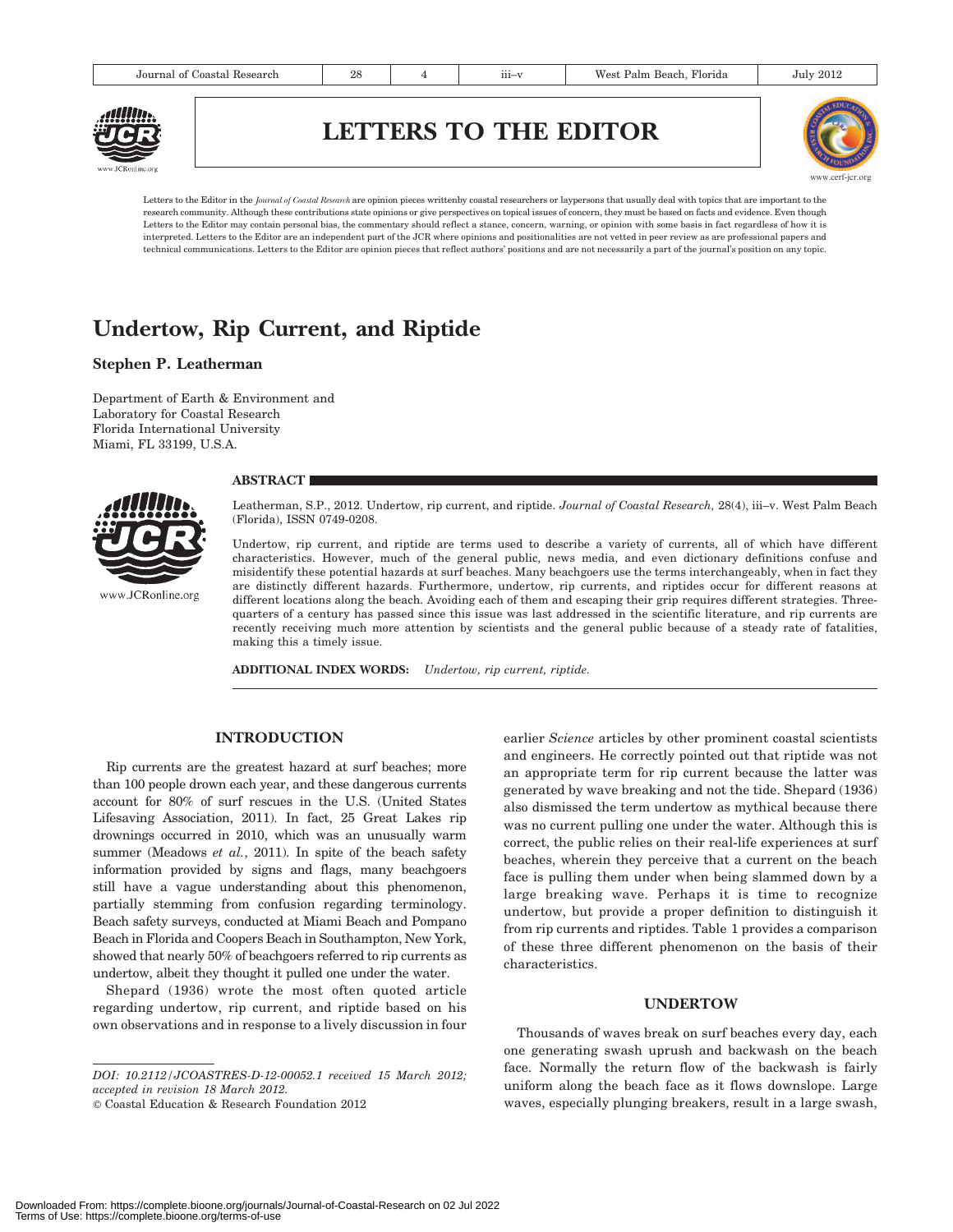|                               | Undertow                                                                                              | Rip Currents                                                                                                                                                       | Riptides                                                      |
|-------------------------------|-------------------------------------------------------------------------------------------------------|--------------------------------------------------------------------------------------------------------------------------------------------------------------------|---------------------------------------------------------------|
| Description of current        | Strong backwash off beach                                                                             | Strong offshore flow at certain<br>locations                                                                                                                       | Strong offshore current at inlets                             |
| Origin                        | Big waves breaking on beach face                                                                      | Longshore variation in wave energy<br>and differential water setup on<br>beach face                                                                                | Constriction of tidal flow through<br>barrier beaches         |
| Seaward extent of current     | Tens of meters or less from shore                                                                     | 100 m offshore in many cases                                                                                                                                       | 300+ m offshore at major inlets                               |
| Water depth of occurrence     | Centimeters to a meter in most cases                                                                  | $0.6$ to 3 m (but sometimes deeper)                                                                                                                                | Tens of meters at major inlets                                |
| Danger when caught in current | Knocked around by waves on beach<br>face; generally not life threatening<br>except for small children | Pulled offshore into water over your<br>head                                                                                                                       | Pulled far offshore by ebbing (falling)<br>tide               |
| Escape from current           | Time your escape between breaking<br>waves; walk or crawl up beach                                    | Do not fight the current; swim parallel<br>to the beach or let current take you<br>beyond the breakers while floating<br>and then swim diagonally back to<br>shore | Wave for help to attract attention of<br>fishermen or boaters |

Table 1. Three types of seaward-flowing currents at sandy beaches. Undertow occurs along the entire beach face during times of large breaking waves, whereas rip currents are periodical at distinct locations. Riptides occur at inlets every day.

with the seaward-flowing water and sand mixture being pulled strongly into the next breaking wave. Waders feel like they are being sucked under the water when the wave breaks over their head—this is undertow in public parlance. Although bathers can be tumbled around roughly, this return flow only goes a short distance—just to the next breaking wave; it does not pull one offshore into deep water (Table 1). The real danger occurs when large waves break directly on steep beaches as shorebreaks. The key is to dive underneath these waves, rather than letting them pick you up and drive you head first into the beach face, which is the leading cause of broken necks. Small children and senior citizens, in particular, have difficulty ducking the waves and escaping the strong backwash (e.g., undertow), which requires good timing.

Coastal professionals have long tried to eliminate the term undertow from the public lexicon with little to no success (Leatherman, 2011). Anecdotally, such attempts have led some beachgoers to discount the important information on surf zone dynamics provided by coastal scientists. Instead of stating that undertow is mythical, it would be better to explain this current as strong beach backwash on big wave days and sanction its usage.

#### RIP CURRENTS

Breaking waves push water up the beach face, and this piledup water must escape back out to sea as water seeks its own level. Normally the return flow (backwash) is fairly uniform along the beach so that rip currents are not present. If a differential amount of water piles up on the beach face, often caused by alongshore variations in the nearshore area, then the flow is concentrated as it flows through the breaks or depressions in the sand bars as rip currents.

Rip currents are often detected in about knee- to waist-high water (Table 1); they can be difficult to escape by walking back toward shore against the current once you are in chest-deep water. These strong, offshore-directed currents pull the water (and any unlucky person) at all water depths through the surf zone. The current dissipates offshore of the breaking waves where the water can be quite deep—certainly over your head. Moderate swell-type waves (e.g., only a meter or less high) on sunny days

are very appealing to bathers, but can sometimes generate strong rip currents, accounting for many drownings and rescues.

## RIPTIDES

Riptide (or rip tide) is the terminology often used by reporters to actually describe rip currents, perhaps because it sounds powerful, even though it is a misnomer. Tides are astronomically generated, and tidal currents become strong where the flow is constricted. These powerful currents are caused by the tide pulling water though an inlet at barrier beaches; they can carry one far offshore during a falling or ebbing tide (Table 1). Fishermen are well aware of these tidal flows and make their plans accordingly.

These strong, reversing currents are termed tidal jets by coastal engineers because they carry large quantities of sand that form sand bars far out in the ocean and in the bay opposite the inlet channel. Typically, riptides or tidal jets are more powerful than rip currents; for example, the ebbing tide at Shinnecock Inlet in Southampton, New York, extends more than 300 m offshore so even good swimmers caught in this current will likely find it difficult to swim back to shore. Obviously, inlets are not a place for bathers and swimmers, and even sailboats can have difficulty negotiating these waters during certain tidal and wind conditions.

#### DISCUSSION AND CONCLUSIONS

Coastal scientists (e.g., Leatherman, 2003; Shepard, 1936; Short, 1985) have consistently used rip currents to describe these powerful rivers in the sea that flow offshore. The public has little understanding of rips, partially because so many names have been applied to these phenomena. Also, the divide between coastal scientists and beach safety professionals needs to be bridged, and a common language would be most helpful. For instance, some lifeguards in South Florida still use the term runouts to describe rip currents. Print and on-line dictionaries and other sources of information, such as Wikipedia, which have varying definitions for rip currents and often lump undertow, rip currents, and riptides together, also need to be changed (Leatherman, 2011).